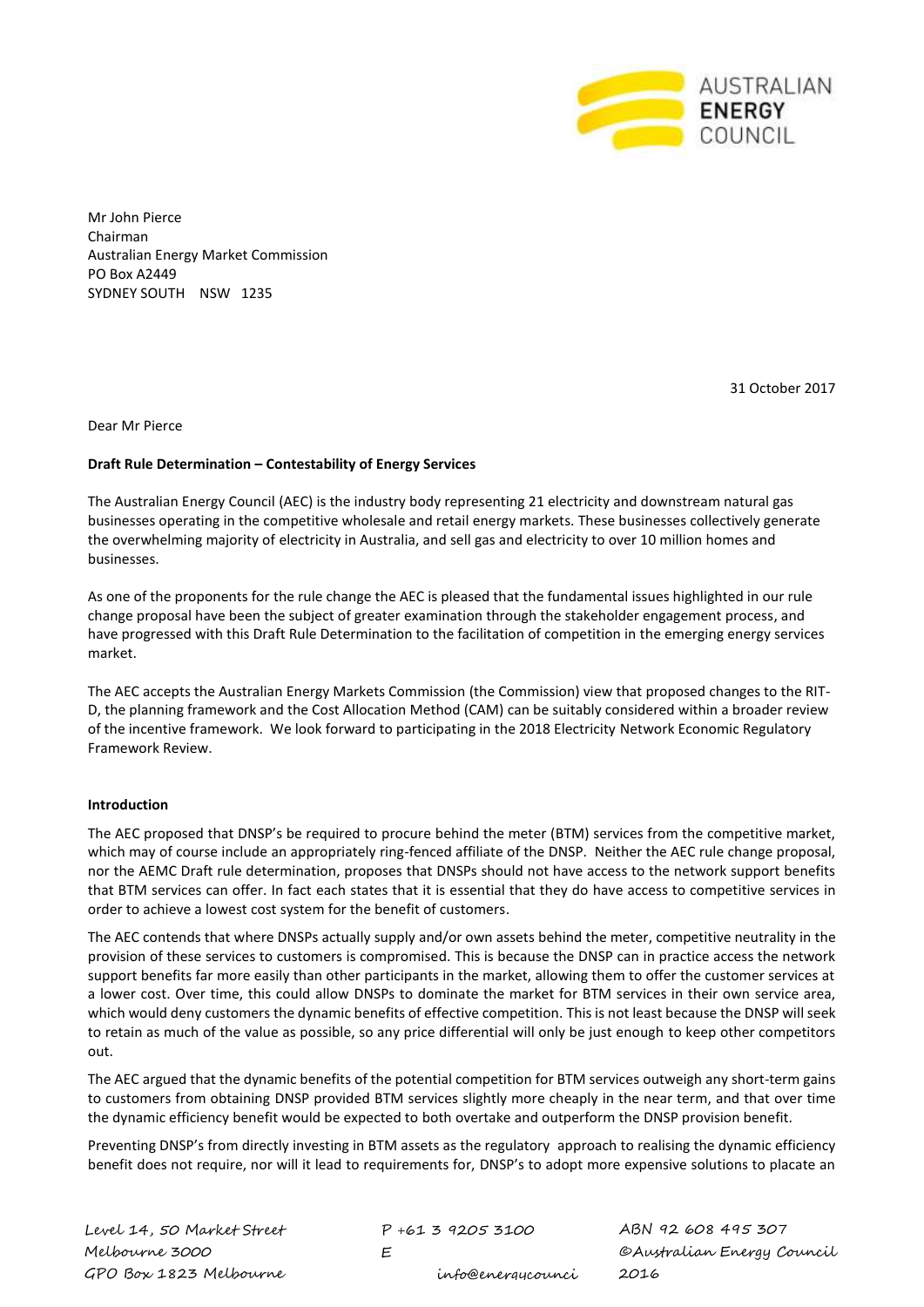under-developed third party<sup>1</sup> market. On the contrary, robust competition for the provision of this type of services will in turn allow the DNSP to deliver its direct control services at the most efficient cost.

## **Promote the development of competitive energy services markets**

The AEC is remains frustrated that discussions about reform to the entire electricity supply chain would still be couched in terms of regulated outcomes being somehow superior to, or more predictable than, those from competition. Competition in our system is as much a political and social prerequisite as it is an economic one. Indeed, efficient regulatory outcomes attempt to closely replicate competitive outcomes, not the other way around. Arguments that the adoption of genuine competition in BTM services is somehow to sacrifice an efficient regulatory outcome are discouraging.<sup>2</sup>

The AEMC draft rule determination also calls to attention that the NEO relates to the entire electricity supply chain<sup>3</sup>, not just network services. As noted in our AEC Rule Change Request, DNSPs can be a more sophisticated service, and in many ways more relevant to the future, by exploring opportunities for growth in substitutes to traditional network investments.

The Commission concludes that the best consumer outcomes will flow from robust, functional competitive markets. Not everybody should be a natural monopoly, but anybody can be a commercial business. In the draft decision there are no barriers to the DNSP's ring fenced affiliate participating equally in these competitive services, and no barriers to DNSP's procuring those benefits or value streams.

There are also no barriers to DNSP's establishing legally, financially and operationally separate stand-alone competitive businesses.

# **Regulation of "behind the meter" assets**

The AEC supports the specification of the capital expenditure restriction under the draft rule that splits restrictions into:

a. Control of assets

-

- b. Located "behind the meter"
- c. That are capable of providing contestable services

And endorses the Commissions position<sup>4</sup> in each regard.

The AEC also supports the proposed requirement that the AER have regard to the likely impacts on the development of competition in markets for energy related services when determining whether to grant an exemption. The AEC raises in its rule change proposal the potential for DNSP's to crowd out potentially more efficient service providers in the BTM market in the short-term. This diminishes productive efficiency, and would have a chilling effect on competition and technological development in the BTM market in the long-term, which diminishes dynamic efficiency.

### **Complimentary changes – RIT-D, planning requirements, cost allocation and shared assets**

Commission should not sacrifice efficiency in network service delivery in exchange for the promise of competition".

<sup>&</sup>lt;sup>1</sup> AEMC, Contestability of energy services, Draft determination, 29 August 2017, p.98, Energy Queensland "DNSP's are essentially paying twice…..at greater cost and risk to customers."

<sup>&</sup>lt;sup>2</sup> AEMC, Contestability of energy services, Draft determination, 29 August 2017, p.29 "the ENA argued that the

<sup>3</sup> AEMC, Contestability of energy services, Draft determination, 29 August 2017, p.98

 $4$  AEMC, Contestability of energy services, Draft determination, 29 August 2017, p.44 - 52.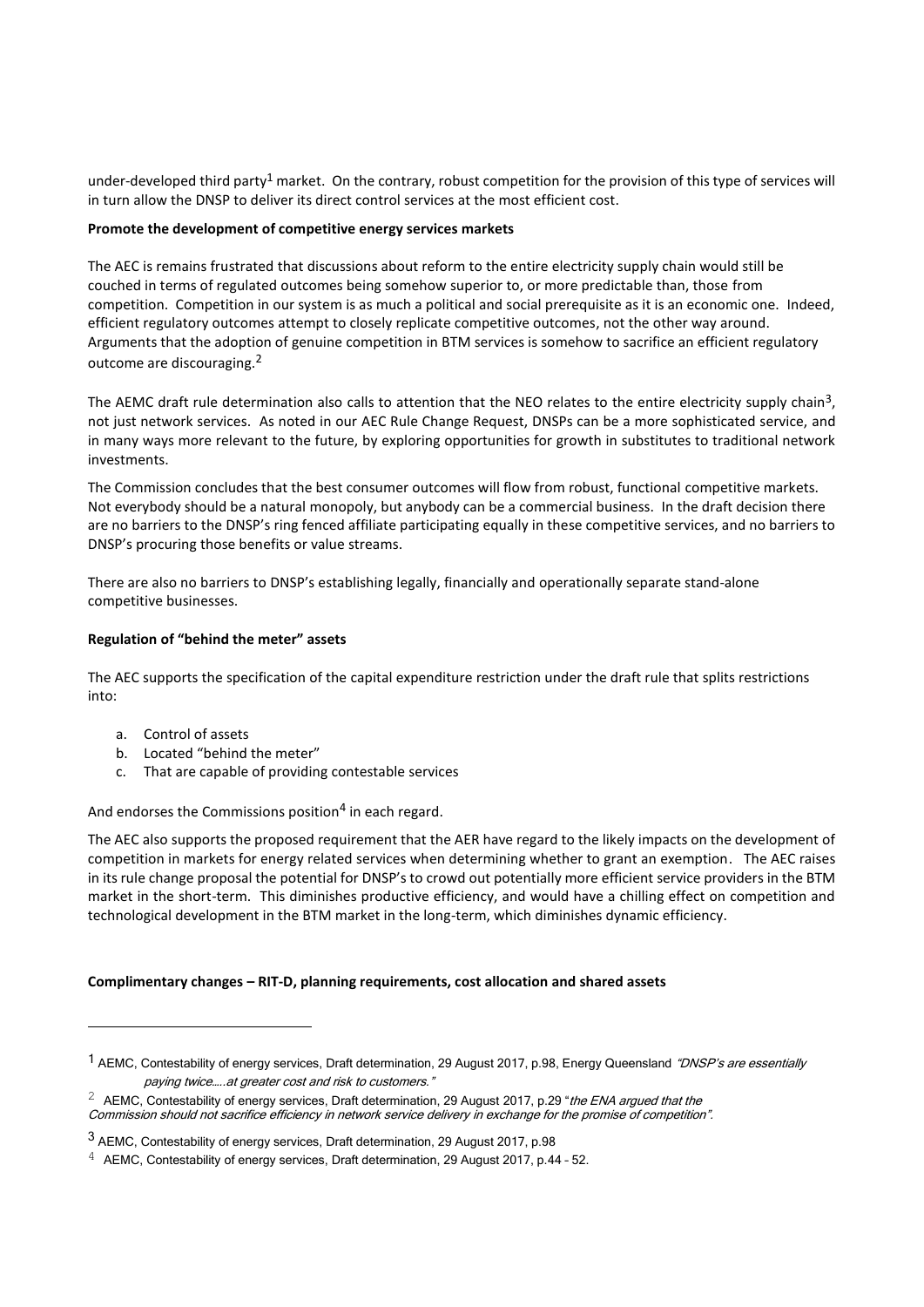## **RIT-D**

The AEC proposed additional changes in support of the restrictions on direct BTM investment by DNSP's. The AEC recommended that the RIT-D threshold must be reduced from \$5 million for distribution network investments to \$50,000. The RIT-D is a cost-benefit test that NSPs must apply when assessing the economic efficiency of different investment options. Our view is that because network peak and energy peak should both be monetised in an efficient investment, then a different procurement option is now required.

The high threshold value of the existing RIT–D, when applied in addressing (or not addressing) both network peak and energy peak, compromises both allocative efficiency and dynamic efficiency. The AEC did not assess the costs of a suitably truncated RIT-D threshold to be material, whereby, the DNSP just needs to list the asset, its location, requirements and its annualised cost on a website in reasonable advance of it having to be replaced/augmented. The DNSP has already done this level of assessment to inform the investment in any case. There was no proposed obligation in the truncated RIT-D placed upon the DNSP to accrue costs by developing any technology alternatives.

DNSP's opposed the changes RIT-D framework proposed by the AEC on the basis of significant costs.<sup>5</sup> However no DNSP submission to the consultation made any real attempt to quantify the costs that would be incurred if the AEC's proposed change was implemented. The nature of the costs is sometimes generally identified in DNSP submission, often mistakenly asserting that the truncated RIT-D process would be as onerous as the existing process, but no serious effort has been made in any of the submissions to provide at any level of detail the quantum of the costs. This makes it difficult to practically assess the DNSP costs. It may be reasonable to assume they are not material.

## **Planning requirements**

Subsequent to the AEC rule change proposal, in December 2016 the Commission released its final determination on the Local Generator Network Credit National Electricity Rule (Rule) change. The Rule change required that the AER publish a template by 30 June 2017 that will reveal opportunitiesfor substitutes to network investment.

The AER proposes to review the DNSP's non network engagement strategies and how DNSP's have complied with the requirements of the template at the end of 2017. We look forward to observing genuine steps towards compliance.

# **Cost Allocation**

The practical effect of cost allocation obligations is to prevent a DNSP allocating or attributing to distribution services costs that properly relate to non-distribution services. The rule change draft determination the exclusion of direct capex investments in BTM assets provides confidence in cost allocation. We remain concerned that where a DNSP's ring fenced affiliate (RFA) provides BTM services to the DNSP through opex that the potential exists, particularly in conjunction with uplift schemes such as the DMIA, for perverse outcomes.

Because of this, and the nature of joint costs themselves, there is a range of outcomes that might be deemed to be "economically efficient" that in fact are not. As part of the Commissions 2018 Electricity Network Economic Regulatory Framework Review NER clause 6.15.2 requires consideration of the cost allocation principles outlined in the NER as they are broad, and offer little guidance beyond high level, generic principles.

Should you have any questions in relation to this rule change request please contact David Markham, telephone 03 9205 3111 or [david.markham@energycouncil.com.au.](mailto:david.markham@energycouncil.com.au)

Yours sincerely

-

<sup>5</sup> AEMC, Contestability of energy services, Draft determination, 29 August 2017, p 54, Submissions to the Consultation paper: ENA, p. 2; AusNet Services, p. 2; Energy Queensland, p. 17; Ausgrid, p. 1; Endeavour Energy, p. 2; Jemena, p. 3; SA Power Network, Citipower and Powercor, p. 1.